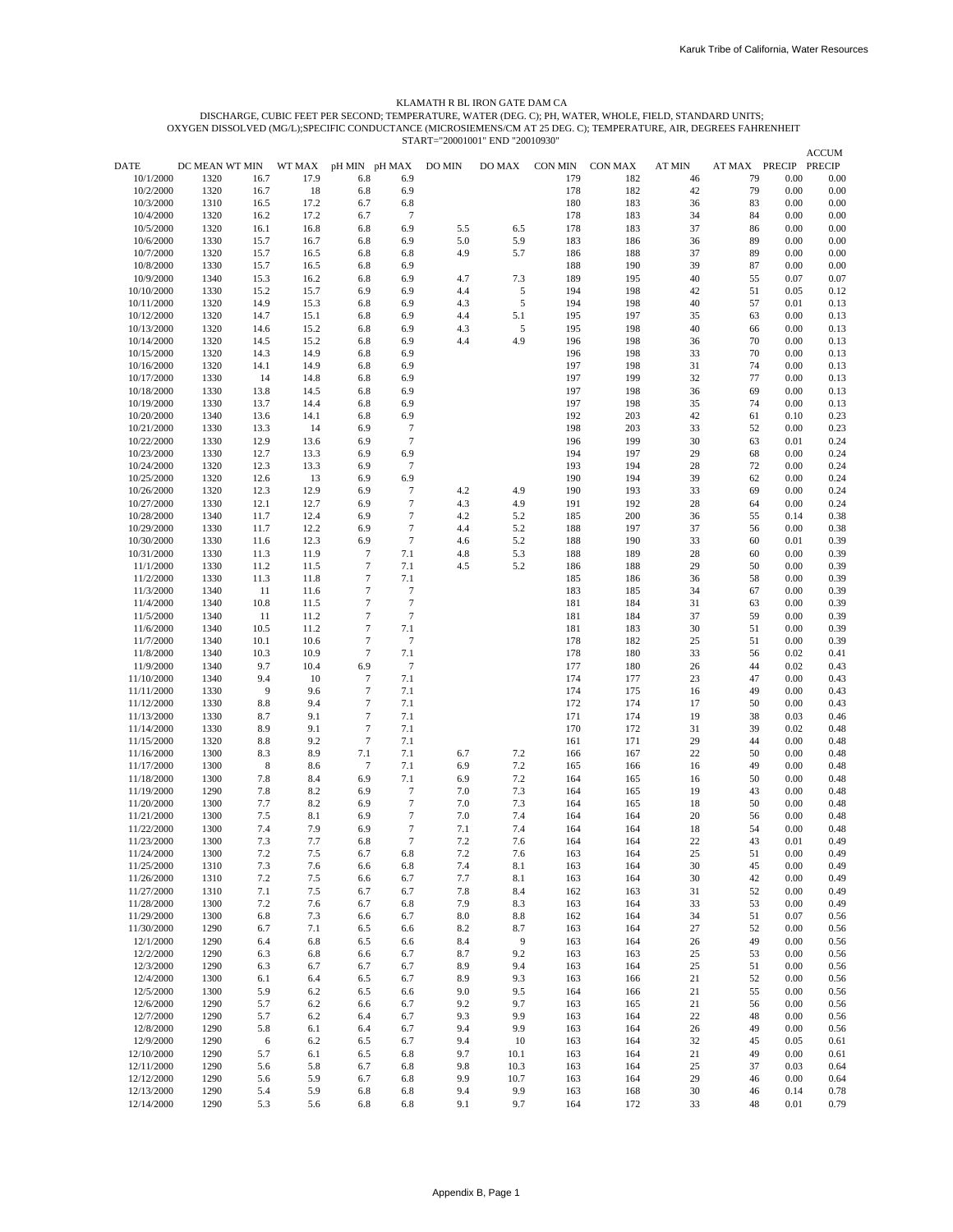#### KLAMATH R BL IRON GATE DAM CA

START="20001001" END "20010930" OXYGEN DISSOLVED (MG/L);SPECIFIC CONDUCTANCE (MICROSIEMENS/CM AT 25 DEG. C); TEMPERATURE, AIR, DEGREES FAHRENHEIT DISCHARGE, CUBIC FEET PER SECOND; TEMPERATURE, WATER (DEG. C); PH, WATER, WHOLE, FIELD, STANDARD UNITS;

|                          |                |                       |                |                  |                  |              |              |            |            |               |               |              | <b>ACCUM</b> |
|--------------------------|----------------|-----------------------|----------------|------------------|------------------|--------------|--------------|------------|------------|---------------|---------------|--------------|--------------|
| DATE                     | DC MEAN WT MIN |                       | WT MAX         | pH MIN pH MAX    |                  | DO MIN       | DO MAX       | CON MIN    | CON MAX    | <b>AT MIN</b> | AT MAX PRECIP |              | PRECIP       |
| 12/15/2000               | 1290           | 5.2                   | 5.8            | 6.8              | 6.8              | 9.4          | 9.8          | 167        | 168        | 29            | 46            | 0.00         | 0.79         |
| 12/16/2000               | 1290           | 5.3                   | 5.7            | 6.8              | 6.8              | 9.5          | 9.9          | 165        | 167        | 25            | 51            | 0.00         | 0.79         |
| 12/17/2000               | 1290           | 5.2                   | 5.6            | 6.8              | 6.8              | 9.6          | 10           | 164        | 165        | 23            | 46            | 0.00         | 0.79         |
| 12/18/2000               | 1290           | 5                     | 5.4            | 6.8              | 6.9              | 9.7          | 10           | 164        | 165        | 17            | 49            | 0.00         | 0.79         |
| 12/19/2000<br>12/20/2000 | 1290<br>1290   | 5.2<br>5.2            | 5.5<br>5.4     | 6.9<br>6.9       | 6.9<br>7         | 9.7<br>9.9   | 10.1<br>10.2 | 162<br>162 | 164<br>163 | 26<br>27      | 51<br>47      | 0.00<br>0.00 | 0.79<br>0.79 |
| 12/21/2000               | 1290           | 5                     | 5.4            | 6.9              | 6.9              | 9.9          | 10.4         | 162        | 164        | 26            | 52            | 0.00         | 0.79         |
| 12/22/2000               | 1290           | 5.1                   | 5.4            | 6.9              | $\overline{7}$   | 10.1         | 10.4         | 162        | 164        | 28            | 52            | 0.00         | 0.79         |
| 12/23/2000               | 1290           | 5                     | 5.3            | 6.9              | $\boldsymbol{7}$ | 10.1         | 10.4         | 162        | 162        | 28            | 43            | 0.01         | 0.80         |
| 12/24/2000               | 1290           | 4.9                   | 5.3            | 6.9              | $\tau$           | 10.1         | 10.4         | 161        | 162        | 24            | 47            | 0.00         | 0.80         |
| 12/25/2000               | 1290           | 4.7                   | 5.1            | 6.9              | $\tau$           | 10.2         | 10.5         | 161        | 162        | 20            | 48            | 0.01         | 0.81         |
| 12/26/2000               | 1290           | 4.6                   | 5              | 6.9              | 6.9              | 10.2         | 10.5         | 162        | 162        | 19            | 52            | 0.00         | 0.81         |
| 12/27/2000               | 1290           | 4.7                   | 5              | 6.9              | $\overline{7}$   | 10.2         | 10.5         | 162        | 164        | 22            | 45            | 0.00         | 0.81         |
| 12/28/2000               | 1290           | 4.5                   | 4.9            | 6.9              | $\overline{7}$   | 10.3         | 10.6         | 162        | 163        | 17            | 53            | 0.00         | 0.81         |
| 12/29/2000               | 1290           | 4.4                   | 4.8            | 6.9              | 7.1              | 10.2         | 10.6         | 162        | 163        | 18            | 47            | 0.00         | 0.81         |
| 12/30/2000               | 1290           | 4.3                   | 4.7            | $\tau$           | 7.1              | 9.6          | 10.6         | 161        | 163        | 13            | 51            | 0.00         | 0.81         |
| 12/31/2000               | 1290           | 4.4                   | 4.7            | $\overline{7}$   | 7.1              | 10.1         | 10.6         | 161        | 162        | 21            | 53            | 0.00         | 0.81         |
| 1/1/2001                 | 1300           | 4.4                   | 4.7            | $\boldsymbol{7}$ | 7.1              | 10.3         | 10.6         | 162        | 163        | 23            | 56            | 0.00         | 0.81         |
| 1/2/2001                 | 1300           | 4.4                   | 4.8            | $\tau$<br>$\tau$ | 7.1              | 10.3         | 10.6         | 161        | 162        | 24            | 60            | 0.00         | 0.81         |
| 1/3/2001<br>1/4/2001     | 1290<br>1290   | 4.3<br>4.3            | 4.7<br>4.7     | 7.4              | 7.6<br>7.5       | 10.3<br>10.4 | 10.8<br>10.6 | 161<br>164 | 164<br>164 | 22<br>23      | 47<br>60      | 0.00<br>0.00 | 0.81<br>0.81 |
| 1/5/2001                 | 1290           | 4.3                   | 4.6            | 7.4              | 7.5              | 10.4         | 10.7         | 164        | 165        | 26            | 50            | 0.00         | 0.81         |
| 1/6/2001                 | 1290           | 4.3                   | 4.6            | 7.4              | 7.5              | 10.4         | 10.6         | 164        | 165        | 26            | 54            | 0.00         | 0.81         |
| 1/7/2001                 | 1290           | 4.2                   | 4.6            | 7.4              | 7.5              | 10.4         | 10.7         | 165        | 166        | 24            | 58            | 0.00         | 0.81         |
| 1/8/2001                 | 1290           | 4.4                   | 4.6            | 7.4              | 7.5              | 10.3         | 10.6         | 165        | 166        | 33            | 50            | 0.00         | 0.81         |
| 1/9/2001                 | 1290           | 4.3                   | 4.5            | 7.4              | 7.6              | 10.1         | 10.5         | 166        | 166        | 27            | 43            | 0.01         | 0.82         |
| 1/10/2001                | 1290           | 4.2                   | 4.4            | 7.5              | 7.6              | 10.1         | 10.4         | 166        | 166        | 23            | 45            | 0.01         | 0.83         |
| 1/11/2001                | 1290           | 4.2                   | 4.5            | 7.5              | 7.6              | 10.1         | 10.4         | 166        | 166        | 29            | 39            | 0.05         | 0.88         |
| 1/12/2001                | 1290           | 4.4                   | 4.5            | 7.5              | 7.6              | 10.1         | 10.4         | 166        | 167        | 33            | 45            | 0.00         | 0.88         |
| 1/13/2001                | 1290           | 4.3                   | 4.5            | 7.5              | 7.6              | 9.9          | 10.4         | 167        | 167        | 27            | 45            | 0.02         | 0.90         |
| 1/14/2001                | 1290           | 4.2                   | 4.5            | 7.5              | 7.6              | 9.5          | 10.5         | 167        | 177        | 25            | 42            | 0.00         | 0.90         |
| 1/15/2001                | 1290           | $\overline{4}$        | 4.4            | 7.5              | 7.6              | 10.2         | 10.5         | 167        | 168        | 20            | 44            | 0.00         | 0.90         |
| 1/16/2001                | 1290           | 3.8                   | 4.3            | 7.5              | 7.6              | 10.3         | 10.6         | 167        | 168        | 15            | 51            | 0.00         | 0.90         |
| 1/17/2001                | 1300           | 3.7                   | 4.2            | 7.5              | 7.6              | 10.4         | 10.7         | 167        | 168        | 13            | 46            | 0.00         | 0.90         |
| 1/18/2001                | 1290           | 3.8<br>3.8            | 4.2<br>4.2     | 7.6<br>7.6       | 7.6<br>7.7       | 10.5<br>10.7 | 10.9<br>11   | 167<br>167 | 168<br>168 | 21<br>23      | 41<br>55      | 0.00<br>0.00 | 0.90<br>0.90 |
| 1/19/2001<br>1/20/2001   | 1320<br>1290   | 3.7                   | $\overline{4}$ | 7.6              | 7.8              | 10.8         | 11           | 167        | 167        | 20            | 40            | 0.00         | 0.90         |
| 1/21/2001                | 1290           | 3.7                   | 4.1            | 7.7              | 7.8              | 11.0         | 11.3         | 166        | 167        | 32            | 54            | 0.00         | 0.90         |
| 1/22/2001                | 1290           | 3.8                   | 4.2            | 7.7              | 7.8              | 10.9         | 11.2         | 166        | 167        | 29            | 61            | 0.00         | 0.90         |
| 1/23/2001                | 1290           | 3.9                   | 4.3            | 7.6              | 7.8              | 10.1         | 11.1         | 167        | 172        | 30            | 50            | 0.03         | 0.93         |
| 1/24/2001                | 1300           | $\overline{4}$        | 4.3            | 7.7              | 7.8              | 10.4         | 10.8         | 167        | 169        | 27            | 44            | 0.07         | 1.00         |
| 1/25/2001                | 1300           | 3.9                   | 4.2            | 7.7              | 7.8              | 10.2         | 10.8         | 168        | 170        | 29            | 44            | 0.00         | 1.00         |
| 1/26/2001                | 1290           | 3.8                   | 4.2            | 7.7              | 7.8              | 10.6         | 10.9         | 168        | 169        | 24            | 52            | 0.00         | 1.00         |
| 1/27/2001                | 1290           | 3.7                   | 4.2            | 7.7              | 7.8              | 10.6         | 11           | 168        | 170        | 22            | 50            | 0.00         | 1.00         |
| 1/28/2001                | 1290           | 3.6                   | 4.2            | 7.7              | 7.8              | 10.7         | 11.1         | 168        | 169        | 16            | 61            | 0.00         | 1.00         |
| 1/29/2001                | 1290           | 3.9                   | 4.3            | 7.7              | 7.8              | 10.7         | 11.2         | 168        | 168        | 28            | 43            | 0.00         | 1.00         |
| 1/30/2001                | 1290           | 3.7                   | 4.2            | 7.7              | 7.8              | 10.9         | 11.2         | 167        | 168        | 15            | 45            | 0.00         | 1.00         |
| 1/31/2001                | 1290           | 3.6                   | 4.2            | 7.7              | 7.9              | 10.8         | 11.2         | 167        | 168        | 15            | 47            | 0.00         | 1.00         |
| 2/1/2001                 | 1290           | 3.7                   | 4.2            | 7.8              | 7.9              | 10.5         | 11.2         | 167        | 168        | 20            | 48            | 0.00         | 1.00         |
| 2/2/2001<br>2/3/2001     | 1290           | $\overline{4}$<br>4.1 | 4.4<br>4.3     | 7.8<br>7.8       | 7.9<br>7.9       | 10.9<br>10.9 | 11.2<br>11.3 | 167<br>167 | 168<br>168 | 35<br>34      | 52<br>49      | 0.01<br>0.01 | 1.01<br>1.02 |
| 2/4/2001                 | 1290<br>1300   | 4.2                   | 4.4            | 7.8              | 7.9              | 10.8         | 11.1         | 167        | 168        | 41            | 47            | 0.00         | 1.02         |
| 2/5/2001                 | 1300           | 4.1                   | 4.7            | 7.8              | 8                | 10.8         | 11.1         | 160        | 168        | 29            | 60            | 0.00         | 1.02         |
| 2/6/2001                 | 1300           | $\overline{A}$        | 4.3            | 7.9              | 8                | 11.0         | 11.4         | 161        | 162        | 25            | 40            | 0.00         | 1.02         |
| 2/7/2001                 | 1300           | 3.8                   | 4.3            | 7.9              | 8                | 10.8         | 11.3         | 162        | 163        | 19            | 43            | 0.00         | 1.02         |
| 2/8/2001                 | 1300           | 3.7                   | 4.1            | 7.9              | 8                | 10.9         | 11.2         | 162        | 163        | 15            | 38            | 0.00         | 1.02         |
| 2/9/2001                 | 1300           | 3.9                   | 4.1            | 7.9              | 8                | 10.8         | 11.1         | 163        | 164        | 26            | 37            | 0.05         | 1.07         |
| 2/10/2001                | 1300           | 3.9                   | 4.3            | 7.8              | 8                | 10.7         | 11.1         | 163        | 165        | 26            | 44            | 0.00         | 1.07         |
| 2/11/2001                | 1300           | 3.8                   | 4.4            | 7.8              | 7.9              | 10.7         | 11.1         | 164        | 165        | 20            | 47            | 0.08         | 1.15         |
| 2/12/2001                | 1300           | 3.7                   | 4.4            | 7.8              | 7.9              | 10.6         | 11           | 165        | 166        | 16            | 43            | 0.00         | 1.15         |
| 2/13/2001                | 1300           | 3.6                   | 4.4            | 7.8              | 7.9              | 10.6         | 11           | 166        | 166        | 20            | 51            | 0.00         | 1.15         |
| 2/14/2001                | 1300           | 3.8                   | 4.5            | 7.8              | 7.9              | 10.6         | 10.9         | 166        | 167        | 20            | 56            | 0.00         | 1.15         |
| 2/15/2001                | 1300           | 3.8                   | 4.4            | 7.8              | 7.9              | 10.4         | 10.9         | 167        | 168        | 17            | 50            | 0.00         | 1.15         |
| 2/16/2001                | 1300           | 4.1                   | 4.6            | 7.8              | 7.9              | 10.3         | 10.8         | 167        | 168        | 25            | 52            | 0.00         | 1.15         |
| 2/17/2001                | 1300           | 4.2                   | 4.8            | 7.8              | 7.9              | 10.3         | 10.8         | 167        | 168        | 34            | 63            | 0.00         | 1.15         |
| 2/18/2001                | 1300           | 4.2                   | 4.6            | 7.8              | 7.9              | 10.3         | 10.9         | 167        | 170        | 28            | 51            | 0.00         | 1.15         |
| 2/19/2001<br>2/20/2001   | 1300<br>1300   | 4.3<br>4.3            | 4.8<br>4.8     | 7.8<br>7.8       | 7.9<br>7.9       | 10.2<br>10.4 | 10.7<br>10.8 | 167<br>167 | 169<br>169 | 33<br>31      | 55<br>54      | 0.00<br>0.00 | 1.15         |
| 2/21/2001                | 1300           | 4.4                   | 4.9            | 7.8              | 7.8              | 10.4         | 10.8         | 168        | 168        | 37            | 55            | 0.01         | 1.15<br>1.16 |
| 2/22/2001                | 1300           | 4.4                   | 4.6            | 7.8              | 7.8              | 10.3         | 10.7         | 168        | 169        | 31            | 40            | 0.03         | 1.19         |
| 2/23/2001                | 1300           | 4.3                   | 4.8            | 7.8              | 7.8              | 9.8          | 10.8         | 168        | 170        | 31            | 45            | 0.02         | 1.21         |
| 2/24/2001                | 1300           | 4.4                   | 4.8            | 7.8              | 7.9              | 10.0         | 10.6         | 169        | 170        | 27            | 43            | 0.00         | 1.21         |
| 2/25/2001                | 1300           | 4.3                   | 5.1            | 7.8              | 7.9              | 10.4         | 10.9         | 169        | 170        | 23            | 56            | 0.00         | 1.21         |
| 2/26/2001                | 1290           | 4.4                   | 5.5            | 7.8              | 8                | 10.6         | 11.3         | 169        | 170        | 21            | 59            | 0.00         | 1.21         |
| 2/27/2001                | 1270           | 4.7                   | 5.5            | 7.9              | 8                | 10.8         | 11.6         | 168        | 169        | 24            | 62            | 0.00         | 1.21         |
| 2/28/2001                | 1280           | 4.5                   | 5.4            | 7.9              | 8.1              | 11.1         | 11.6         | 168        | 169        | 20            | 57            | 0.00         | 1.21         |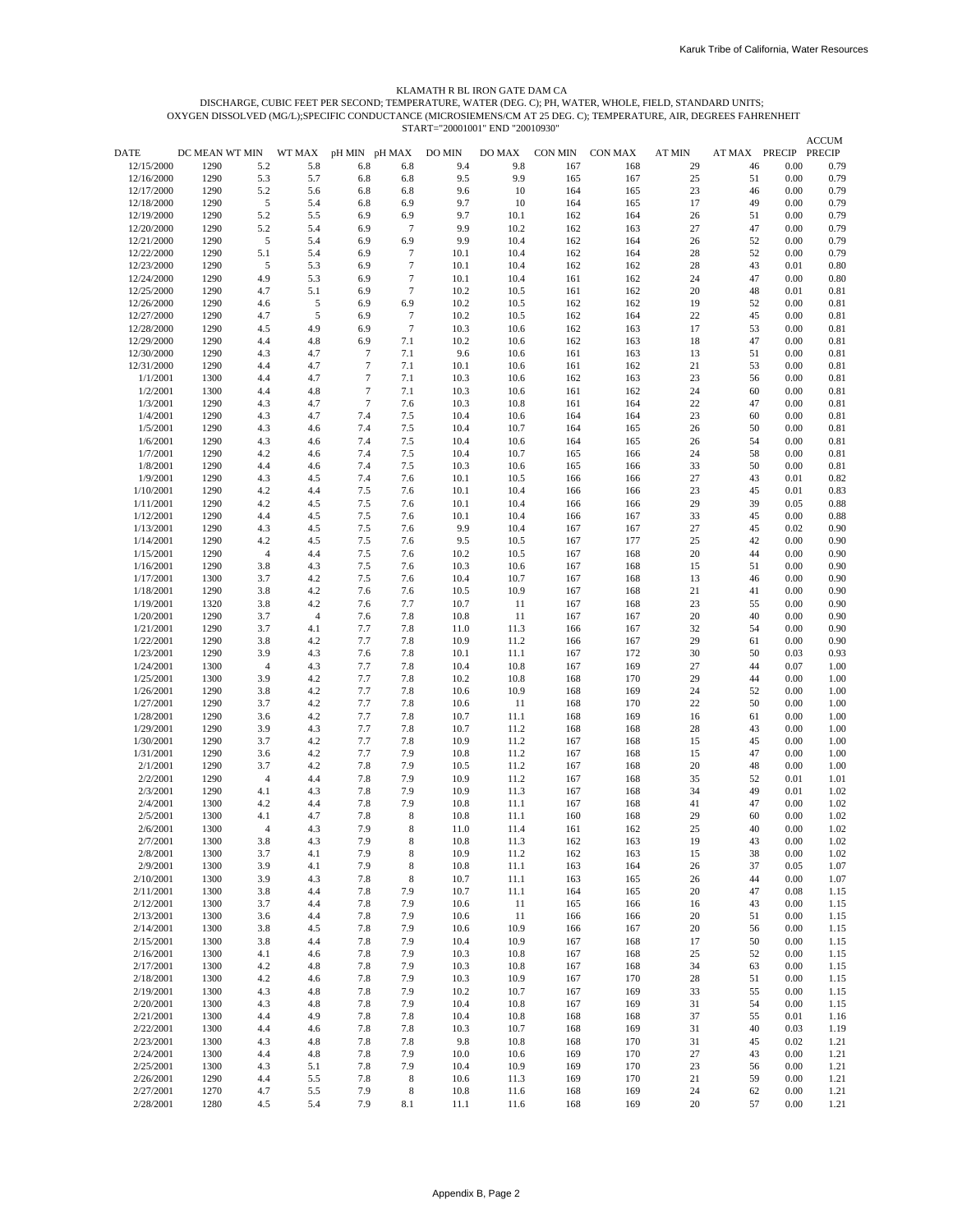# START="20001001" END "20010930" OXYGEN DISSOLVED (MG/L);SPECIFIC CONDUCTANCE (MICROSIEMENS/CM AT 25 DEG. C); TEMPERATURE, AIR, DEGREES FAHRENHEIT DISCHARGE, CUBIC FEET PER SECOND; TEMPERATURE, WATER (DEG. C); PH, WATER, WHOLE, FIELD, STANDARD UNITS; KLAMATH R BL IRON GATE DAM CA

|                        |                        |                |               |                      |             |               |                |                |                |              |                     |              | <b>ACCUM</b>          |
|------------------------|------------------------|----------------|---------------|----------------------|-------------|---------------|----------------|----------------|----------------|--------------|---------------------|--------------|-----------------------|
| DATE<br>3/1/2001       | DC MEAN WT MIN<br>1280 | 4.7            | WT MAX<br>5.1 | pH MIN pH MAX<br>7.7 | 8.1         | DO MIN<br>9.3 | DO MAX<br>11.7 | CON MIN<br>168 | CON MAX<br>169 | AT MIN<br>21 | AT MAX PRECIP<br>49 | 0.01         | <b>PRECIP</b><br>1.22 |
| 3/2/2001               | 1290                   | 4.8            | 5.4           | 7.8                  | 8           | 10.8          | 11.7           | 168            | 170            | 23           | 48                  | 0.03         | 1.25                  |
| 3/3/2001               | 1280                   | 4.6            | 5.1           | 7.8                  | 8           | 11.2          | 11.7           | 168            | 170            | 19           | 42                  | 0.00         | 1.25                  |
| 3/4/2001               | 1280                   | 4.8            | 5.2           | 7.8                  | 8           | 10.9          | 11.6           | 167            | 169            | 33           | 49                  | 0.04         | 1.29                  |
| 3/5/2001               | 1290                   | 4.8            | 5.6           | 7.8                  | 7.9         | 10.7          | 11.6           | 167            | 172            | 32           | 59                  | 0.00         | 1.29                  |
| 3/6/2001               | 1290                   | 4.8            | 5.5           | 7.8                  | 8           | 10.8          | 11.3           | 168            | 172            | 27           | 79                  | 0.00         | 1.29                  |
| 3/7/2001               | 1280                   | 4.9            | 6.5           | 7.9                  | 8.3         | 10.9          | 12.5           | 167            | 169            | 28           | 74                  | 0.00         | 1.29                  |
| 3/8/2001               | 1280                   | 5.6            | 7.2           | 8.2                  | 8.7         | 11.9          | 13.5           | 165            | 167            | 34           | 52                  | 0.00         | 1.29                  |
| 3/9/2001               | 1280                   | 6              | 6.7           | 8.3                  | 8.5         | 12.0          | 12.7           | 164            | 166            | 27           | 47                  | 0.00         | 1.29                  |
| 3/10/2001              | 1280                   | 5.5            | 6.9           | 8.2                  | 8.4         | 11.8          | 12.5           | 164            | 165            | 21           | 53                  | 0.00         | 1.29                  |
| 3/11/2001              | 1280                   | 5.5            | 6.9           | 8.2                  | 8.5         | 11.1          | 12.1           | 164            | 165            | 26           | 58                  | 0.00         | 1.29                  |
| 3/12/2001<br>3/13/2001 | 1280<br>1280           | 5.5<br>5.7     | 6.8<br>7.4    | 8.2<br>8.3           | 8.4<br>8.6  | 10.8<br>8.7   | 12.4<br>11.8   | 164<br>164     | 165<br>165     | 26<br>25     | 70<br>67            | 0.00<br>0.00 | 1.29<br>1.29          |
| 3/14/2001              | 1290                   | 6.2            | 7.3           | 8.4                  | 8.5         | 7.7           | 11             | 164            | 166            | 26           | 61                  | 0.00         | 1.29                  |
| 3/15/2001              | 1280                   | 6              | 6.7           | 8.3                  | 8.5         | 7.3           | 9.3            | 164            | 165            | 28           | 54                  | 0.00         | 1.29                  |
| 3/16/2001              | 1290                   | 6              | 7.2           | 8.3                  | 8.6         | 7.9           | 9.2            | 164            | 166            | 27           | 56                  | 0.00         | 1.29                  |
| 3/17/2001              | 1290                   | 6.6            | 7.4           | 8.4                  | 8.5         |               |                | 165            | 168            | 39           | 53                  | 0.02         | 1.31                  |
| 3/18/2001              | 1290                   | 6.8            | 7.7           | 8.3                  | 8.5         |               |                | 167            | 168            | 39           | 69                  | 0.00         | 1.31                  |
| 3/19/2001              | 1290                   | 6.8            | 7.6           | 8.2                  | 8.4         |               |                | 167            | 169            | 44           | 66                  | 0.00         | 1.31                  |
| 3/20/2001              | 1290                   | 6.8            | 7.8           | 8.2                  | 8.4         |               |                | 168            | 169            | 42           | 66                  | 0.00         | 1.31                  |
| 3/21/2001              | 1290                   | 7.1            | 8.6           | 8.1                  | 8.3         |               |                | 169            | 172            | 43           | 77                  | 0.00         | 1.31                  |
| 3/22/2001              | 1290                   | 7.8            | 8.8           | 8.1                  | 8.2         |               |                | 171            | 174            | 32           | 83                  | 0.01         | 1.32                  |
| 3/23/2001              | 1290<br>1290           | 7.5            | 9.2           | 7.8<br>7.8           | 8.2         |               |                | 172            | 176            | 40           | 77                  | 0.00<br>0.01 | 1.32                  |
| 3/24/2001<br>3/25/2001 | 1300                   | 5.8<br>6.1     | 9.3<br>8.8    | 7.8                  | 8.1<br>8.1  |               |                | 166<br>167     | 176<br>176     | 44<br>34     | 67<br>58            | 0.02         | 1.33<br>1.35          |
| 3/26/2001              | 1300                   | $8\phantom{1}$ | 9.7           | 7.8                  | 8.1         |               |                | 175            | 177            | 28           | 54                  | 0.00         | 1.35                  |
| 3/27/2001              | 1300                   | 8.3            | 9.1           | 7.8                  | 8.1         |               |                | 175            | 177            | 28           | 73                  | 0.05         | 1.40                  |
| 3/28/2001              | 1300                   | 8.4            | 9.5           | 7.8                  | 8           |               |                | 175            | 178            | 39           | 68                  | 0.00         | 1.40                  |
| 3/29/2001              | 1300                   | 8.9            | 10.9          | 7.8                  | 8.1         |               |                | 177            | 179            | 40           | 67                  | 0.00         | 1.40                  |
| 3/30/2001              | 1300                   | 8.7            | 11.1          | 7.8                  | 8           |               |                | 177            | 179            | 30           | 68                  | 0.00         | 1.40                  |
| 3/31/2001              | 1300                   | 9.1            | 11.2          | 7.6                  | 7.8         |               |                | 176            | 182            | 33           | 68                  | 0.00         | 1.40                  |
| 4/1/2001               | 1300                   | 9.1            | 11.3          | 7.7                  | $\,$ 8 $\,$ |               |                | 177            | 181            | 33           | 67                  | 0.00         | 1.40                  |
| 4/2/2001               | 1300                   | 8.9            | 10.5          | 7.7                  | 8.1         |               |                | 178            | 182            | 29           | 45                  | 0.03         | 1.43                  |
| 4/3/2001               | 1300                   | 8.6            | 10.3          | 8                    | 8.1         | 8.0           | 8.5            | 181            | 183            | 29           | 48                  | 0.00         | 1.43                  |
| 4/4/2001               | 1300                   | 8.8            | 10.6          | 8                    | 8.1         | 8.0           | 8.6            | 181            | 182            | 21           | 58                  | 0.00         | 1.43                  |
| 4/5/2001<br>4/6/2001   | 1300<br>1370           | 8.8<br>8.8     | 10.1<br>9.7   | 8<br>8               | 8.1<br>8.1  | 8.0<br>7.9    | 8.5<br>9.3     | 179<br>180     | 182<br>184     | 22<br>33     | 64<br>48            | 0.00<br>0.08 | 1.43<br>1.51          |
| 4/7/2001               | 1670                   | 8.6            | 10.1          | 8                    | 8.1         | 7.8           | 8.1            | 181            | 186            | 31           | 45                  | 0.00         | 1.51                  |
| 4/8/2001               | 1670                   | 8.9            | 9.8           | 8                    | 8.1         | 7.8           | 8.3            | 180            | 184            | 25           | 52                  | 0.00         | 1.51                  |
| 4/9/2001               | 1670                   | 8.7            | 10.6          | 8                    | 8.1         | 8.0           | 8.4            | 179            | 181            | 21           | 53                  | 0.00         | 1.51                  |
| 4/10/2001              | 1670                   | 8.8            | 9.7           | 8.1                  | 8.2         | 7.8           | 8.3            | 179            | 181            | 29           | 52                  | 0.00         | 1.51                  |
| 4/11/2001              | 1670                   | 8.9            | 10.2          | 8                    | 8.2         | 7.8           | 8.3            | 178            | 181            | 33           | 51                  | 0.01         | 1.52                  |
| 4/12/2001              | 1670                   | 8.9            | 9.6           | 8.1                  | 8.2         | 7.7           | 8.3            | 179            | 181            | 27           | 58                  | 0.00         | 1.52                  |
| 4/13/2001              | 1670                   | 9.2            | 10.6          | 8.1                  | 8.2         | 7.7           | 8.2            | 180            | 184            | 33           | 52                  | 0.00         | 1.52                  |
| 4/14/2001              | 1680                   | 8.9            | 10.2          | 8                    | 8.2         | 7.5           | 8.2            | 180            | 184            | 23           | 64                  | 0.00         | 1.52                  |
| 4/15/2001              | 1680                   | 8.7            | 10            | 8                    | 8.2         | 7.4           | 8.1            | 178            | 183            | 30           | 68                  | 0.00         | 1.52                  |
| 4/16/2001<br>4/17/2001 | 1670<br>1670           | 7.8<br>8.2     | 10<br>10.2    | 8<br>8               | 8.2<br>8.2  | 7.5<br>7.6    | 8.1<br>8.3     | 171<br>173     | 183<br>180     | 34<br>44     | 66<br>67            | 0.00<br>0.01 | 1.52                  |
| 4/18/2001              | 1680                   | 9.4            | 9.8           | 8                    | 8.1         | 7.3           | 8.3            | 177            | 181            | 41           | 47                  | 0.13         | 1.53<br>1.66          |
| 4/19/2001              | 1680                   | 9.3            | 10.6          | 8                    | 8.2         | 7.7           | 8.3            | 177            | 184            | 41           | 57                  | 0.02         | 1.68                  |
| 4/20/2001              | 1670                   | 9.6            | 10.7          | 8.1                  | 8.2         | 7.5           | 8.3            | 180            | 184            | 30           | 66                  | 0.00         | 1.68                  |
| 4/21/2001              | 1670                   | 9.4            | 11.9          | 8                    | 8.2         | 7.8           | 8.4            | 181            | 184            | 33           | 61                  | 0.00         | 1.68                  |
| 4/22/2001              | 1670                   | 10             | 11            | 8                    | 8.2         | 7.8           | 8.5            | 180            | 183            | 32           | 69                  | 0.00         | 1.68                  |
| 4/23/2001              | 1660                   | 10.1           | 11.9          | 8.1                  | 8.2         | 7.8           | 8.4            | 179            | 183            | 40           | 71                  | 0.00         | 1.68                  |
| 4/24/2001              | 1660                   | 10.9           | 11.9          | 8.1                  | 8.2         | 7.7           | 8.6            | 177            | 182            | 38           | 83                  | 0.00         | 1.68                  |
| 4/25/2001              | 1670                   | $10.8\,$       | 12.2          | 8.1                  | 8.3         | 7.8           | 8.7            | 171            | 181            | 42           | 86                  | 0.00         | 1.68                  |
| 4/26/2001              | 1670                   | 10.8           | 13.1          | 8.1                  | 8.3         | 7.9           | $\overline{9}$ | 171            | 176            | 46           | 83                  | 0.00         | 1.68                  |
| 4/27/2001<br>4/28/2001 | 1660<br>1660           | 11.7<br>11.1   | 13.2<br>13.1  | 8.1                  | 8.3         | 8.1<br>8.3    | 9.1            | 169<br>167     | 174<br>172     | 39           | 76                  | 0.00<br>0.00 | 1.68                  |
| 4/29/2001              | 1660                   | 11.8           | 12.6          | 8.1<br>8.1           | 8.2<br>8.3  | 8.3           | $8.8\,$<br>9.2 | 165            | 169            | 39<br>32     | 61<br>69            | 0.00         | 1.68<br>1.68          |
| 4/30/2001              | 1660                   | 11.2           | 12.7          | 8                    | 8.2         | 8.1           | 9.4            | 162            | 168            | 43           | 74                  | 0.00         | 1.68                  |
| 5/1/2001               | 1660                   | 12.1           | 13.8          | 8.1                  | 8.3         | 8.6           | 9.8            | 161            | 167            | 37           | 57                  | 0.00         | 1.68                  |
| 5/2/2001               | 1660                   | 11.8           | 13.6          | 8                    | 8.3         | 7.9           | 8.8            | 166            | 175            | 30           | 64                  | 0.00         | 1.68                  |
| 5/3/2001               | 1660                   | 12.1           | 13.8          | 8                    | 8.3         | 7.8           | 8.7            | 170            | 199            | 35           | 77                  | 0.00         | 1.68                  |
| 5/4/2001               | 1660                   | 12.1           | 14            | 7.9                  | 8.3         | 7.8           | 8.7            | 165            | 198            | 36           | 84                  | 0.00         | 1.68                  |
| 5/5/2001               | 1660                   | 12.8           | 14.3          | 8                    | 8.3         | 7.9           | 8.7            | 172            | 185            | 41           | 73                  | 0.00         | 1.68                  |
| 5/6/2001               | 1660                   | 12.9           | 14.8          | 8                    | 8.3         | 7.8           | 8.8            | 167            | 180            | 35           | 80                  | 0.00         | 1.68                  |
| 5/7/2001               | 1660                   | 13.3           | 14.5          | 7.9                  | 8.3         | 7.1           | 8.7            | 165            | 171            | 38           | 91                  | 0.00         | 1.68                  |
| 5/8/2001               | 1660                   | 13.6           | 15.8          | 7.9                  | 8.3         | 6.6           | 8.8            | 161            | 167            | 42           | 89                  | 0.00         | 1.68                  |
| 5/9/2001<br>5/10/2001  | 1660<br>1670           | 14.1<br>14.2   | 16<br>15.6    | 8<br>8               | 8.4<br>8.4  | 6.8<br>7.5    | 8.5            | 158<br>155     | 164<br>161     | 41<br>36     | 82<br>87            | 0.00<br>0.00 | 1.68                  |
| 5/11/2001              | 1690                   | 13.5           | 15.4          | 7.9                  | 8.4         | 7.1           | 8.6<br>8.4     | 154            | 158            | 41           | 94                  | 0.00         | 1.68<br>1.68          |
| 5/12/2001              | 1670                   | 13.8           | 15.8          | 7.9                  | 8.4         | 7.2           | 8.3            | 152            | 168            | 50           | 87                  | 0.00         | 1.68                  |
| 5/13/2001              | 2070                   | 15.1           | 16.8          | 8.1                  | 8.4         | 7.8           | 8.4            | 151            | 155            | 42           | 83                  | 0.00         | 1.68                  |
| 5/14/2001              | 2010                   | 15.6           | 16.1          | 8.1                  | 8.3         | 7.5           | 8              | 152            | 155            | 49           | 66                  | 0.05         | 1.73                  |
| 5/15/2001              | 1880                   | 15.4           | 15.7          | 8.1                  | 8.2         | 7.7           | 8.1            | 155            | 174            | 51           | 62                  | 0.10         | 1.83                  |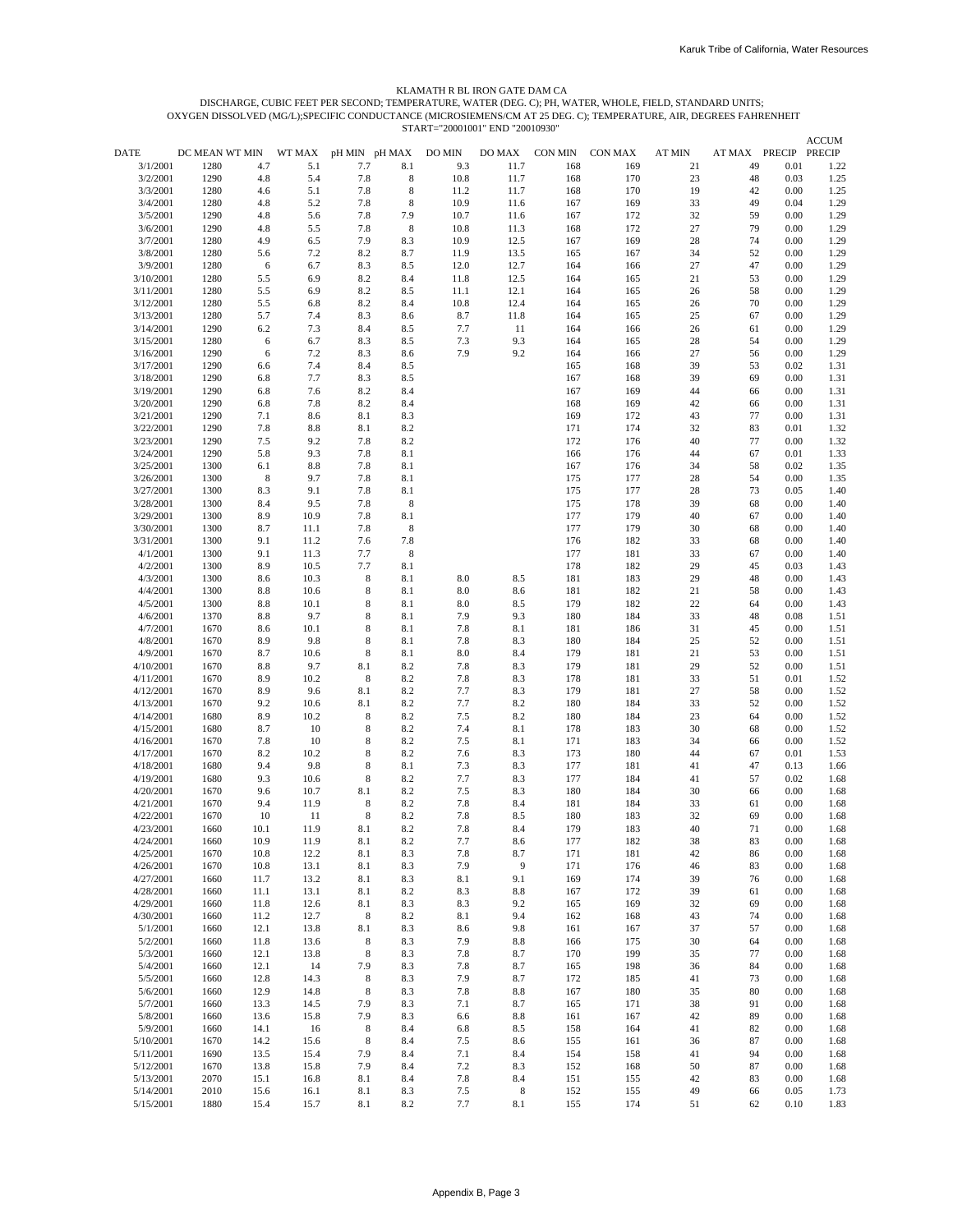#### KLAMATH R BL IRON GATE DAM CA

START="20001001" END "20010930" OXYGEN DISSOLVED (MG/L);SPECIFIC CONDUCTANCE (MICROSIEMENS/CM AT 25 DEG. C); TEMPERATURE, AIR, DEGREES FAHRENHEIT DISCHARGE, CUBIC FEET PER SECOND; TEMPERATURE, WATER (DEG. C); PH, WATER, WHOLE, FIELD, STANDARD UNITS;

|                        |                |              |              |               |            | $517W1 - 20001001$ LIVE |                |                |            |               |                      |              | <b>ACCUM</b> |
|------------------------|----------------|--------------|--------------|---------------|------------|-------------------------|----------------|----------------|------------|---------------|----------------------|--------------|--------------|
| DATE                   | DC MEAN WT MIN |              | WT MAX       | pH MIN pH MAX |            | DO MIN                  | DO MAX         | <b>CON MIN</b> | CON MAX    | <b>AT MIN</b> | AT MAX PRECIP PRECIP |              |              |
| 5/16/2001              | 1760           | 15.1         | 17.1         | 8.1           | 8.3        | 7.5                     | 8.3            | 150            | 168        | 42            | 69                   | 0.00         | 1.83         |
| 5/17/2001              | 1810           | 15.6         | 17.2         | 8             | 8.3        | 7.2                     | 8.2            | 154            | 161        | 38            | 77                   | 0.00         | 1.83         |
| 5/18/2001              | 1950           | 15.4         | 17           | 7.9           | 8.2        | 7.0                     | 7.6            | 152            | 155        | 42            | 81                   | 0.00         | 1.83         |
| 5/19/2001<br>5/20/2001 | 1710<br>1660   | 15.6<br>15.9 | 17.9<br>17.8 | 8<br>8        | 8.4<br>8.3 | 7.1<br>7.1              | 8<br>7.8       | 149<br>151     | 155<br>154 | 46<br>47      | 82<br>88             | 0.00<br>0.00 | 1.83<br>1.83 |
| 5/21/2001              | 1660           | 16.8         | 18.4         | 8.1           | 8.5        | 6.9                     | 8              | 148            | 154        | 61            | 91                   | 0.00         | 1.83         |
| 5/22/2001              | 1660           | 16.2         | 18           | 8             | 8.5        | 6.8                     | 8              | 148            | 153        | 49            | 109                  | 0.00         | 1.83         |
| 5/23/2001              | 1660           | 17.1         | 18.8         | 8.1           | 8.5        | 6.9                     | 8              | 146            | 151        | 53            | 97                   | 0.00         | 1.83         |
| 5/24/2001              | 1660           | 17.2         | 19.3         | 8.1           | 8.6        | 6.9                     | 8              | 144            | 147        | 52            | 93                   | 0.00         | 1.83         |
| 5/25/2001              | 1660           | 17.5         | 19.2         | 8.1           | 8.6        | 6.7                     | 7.9            | 142            | 146        | 55            | 95                   | 0.00         | 1.83         |
| 5/26/2001<br>5/27/2001 | 1660<br>1670   | 17.9<br>18   | 19.6<br>20.3 | 7.9<br>7.8    | 8.5<br>8.5 | 4.1                     | 7.4<br>7.5     | 142<br>142     | 145<br>145 | 59<br>51      | 92<br>80             | 0.02         | 1.85         |
| 5/28/2001              | 1670           | 17.8         | 19.4         | 7.9           | 8.4        | 5.6<br>6.2              | 7.4            | 142            | 145        | 39            | 77                   | 0.00<br>0.00 | 1.85<br>1.85 |
| 5/29/2001              | 1670           | 17.9         | 19.5         | 8             | 8.4        | 6.6                     | 7.6            | 141            | 144        | 36            | 78                   | 0.00         | 1.85         |
| 5/30/2001              | 1670           | 17.8         | 19.7         | 7.8           | 8.3        | 6.5                     | 7.5            | 141            | 143        | 46            | 94                   | 0.00         | 1.85         |
| 5/31/2001              | 1740           | 18.8         | 19.9         | 7.8           | 8.3        | 6.5                     | 7.5            | 141            | 143        | 58            | 100                  | 0.00         | 1.85         |
| 6/1/2001               | 2070           | 18.6         | 20.7         | 7.9           | 8.4        | 6.6                     | 7.4            | 140            | 142        | 54            | 84                   | 0.00         | 1.85         |
| 6/2/2001               | 2100           | 18.5         | 19.7         | 7.9           | 8.2        | 6.4                     | 7.2            | 140            | 144        | 46            | 67                   | 0.00         | 1.85         |
| 6/3/2001<br>6/4/2001   | 2090<br>2110   | 18.1<br>17.7 | 19.2<br>18.6 | 7.8<br>7.8    | 8.1<br>8   | 6.7<br>6.6              | 7.3<br>7.2     | 140<br>139     | 142<br>143 | 40<br>35      | 65<br>77             | 0.00<br>0.02 | 1.85<br>1.87 |
| 6/5/2001               | 2120           | 17.9         | 18.6         | 7.8           | 8          | 6.5                     | $\overline{7}$ | 139            | 141        | 50            | 73                   | 0.00         | 1.87         |
| 6/6/2001               | 2110           | 17.6         | 18.9         | 7.8           | 8.1        | 6.6                     | 7.1            | 139            | 141        | 40            | 81                   | 0.00         | 1.87         |
| 6/7/2001               | 2100           | 17.8         | 19.2         | 7.8           | 8.1        | 6.5                     | $\tau$         | 139            | 141        | 46            | 88                   | 0.00         | 1.87         |
| 6/8/2001               | 2100           | 18.1         | 19.8         | 7.8           | 8.2        | 6.6                     | 7.3            | 140            | 142        | 49            | 89                   | 0.00         | 1.87         |
| 6/9/2001               | 2090           | 18.1         | 19.5         | 7.8           | 8          | 6.4                     | $\overline{7}$ | 140            | 155        | 49            | 86                   | 0.00         | 1.87         |
| 6/10/2001<br>6/11/2001 | 2090<br>2100   | 18<br>17.8   | 19<br>18.7   | 7.8<br>7.7    | 8.1<br>8.1 | 6.5<br>6.2              | 7.3<br>7.2     | 140<br>139     | 144<br>144 | 45<br>46      | 79<br>79             | 0.00<br>0.00 | 1.87<br>1.87 |
| 6/12/2001              | 2100           | 18           | 18.9         | 7.9           | 8.4        | 6.7                     | 7.8            | 139            | 146        | 54            | 73                   | 0.00         | 1.87         |
| 6/13/2001              | 2100           | 17.6         | 19.1         | 7.9           | 8.2        | 7.0                     | 7.4            | 139            | 143        |               |                      | 0.00         | 1.87         |
| 6/14/2001              | 2100           | 17.7         | 19.4         | 7.9           | 8.3        | 6.9                     | 7.6            | 138            | 142        |               |                      | 0.00         | 1.87         |
| 6/15/2001              | 2110           | 17.8         | 19.3         | 7.6           | 8          | 5.8                     | 7.4            | 137            | 142        |               |                      | 0.00         | 1.87         |
| 6/16/2001<br>6/17/2001 | 2010           | 17.9         | 19.5         | 7.5           | 7.8        | 5.3                     | 7.6            | 136            | 139        |               |                      | 0.00         | 1.87         |
| 6/18/2001              | 1750<br>1670   | 17.9<br>17.7 | 19.6<br>19.2 | 7.4<br>7.4    | 7.7<br>7.5 | 6.9<br>6.9              | 8<br>7.6       | 132<br>136     | 139<br>138 |               |                      | 0.00<br>0.00 | 1.87<br>1.87 |
| 6/19/2001              | 1670           | 18           | 19.7         | 7.3           | 7.6        | 6.7                     | 7.8            | 136            | 139        |               |                      | 0.00         | 1.87         |
| 6/20/2001              | 1670           | 18           | 20.1         | 7.4           | 7.6        | 6.6                     | 8.1            | 136            | 138        |               |                      | 0.00         | 1.87         |
| 6/21/2001              | 1670           | 18.3         | 20.5         | 7.5           | 7.9        | 6.9                     | 8.1            | 136            | 139        |               |                      | 0.00         | 1.87         |
| 6/22/2001              | 1660           | 18.5         | 20.5         | 7.5           | 7.8        | 6.9                     | 8              | 136            | 139        |               |                      | 0.00         | 1.87         |
| 6/23/2001              | 1660           | 18.7         | 19.9         | 7.5           | 7.8        | 6.9                     | 8              | 135            | 144        |               |                      | 0.00         | 1.87         |
| 6/24/2001<br>6/25/2001 | 1660<br>1660   | 18.6<br>17.9 | 19.8<br>19   | 7.5<br>7.5    | 7.8<br>7.8 | 7.0<br>6.5              | 8<br>7.6       | 135<br>137     | 139<br>142 |               |                      | 0.00<br>0.00 | 1.87<br>1.87 |
| 6/26/2001              | 1670           | 17.5         | 18.4         | 7.6           | 7.8        | 6.7                     | 7.6            | 139            | 150        |               |                      | 0.02         | 1.89         |
| 6/27/2001              | 1660           | 16.9         | 18           | 7.5           | 7.7        | 6.3                     | 7.4            | 145            | 153        |               |                      | 0.00         | 1.89         |
| 6/28/2001              | 1670           | 17.6         | 19.4         | 7.5           | 7.8        | 7.0                     | 8              | 142            | 155        |               |                      | 0.00         | 1.89         |
| 6/29/2001              | 1670           | 18.1         | 19.7         | 7.5           | 7.7        | 7.4                     | 8.2            | 142            | 147        |               |                      | 0.00         | 1.89         |
| 6/30/2001              | 1680           | 18.5         | 20.4         | 7.6           | 7.9        | 7.3                     | 8.3            | 139            | 144        |               |                      | 0.00         | 1.89         |
| 7/1/2001<br>7/2/2001   | 1280<br>977    | 18.7<br>18.8 | 20.1<br>20.4 | 7.6<br>7.4    | 7.8<br>8.1 | 6.7<br>6.4              | 8.4<br>8.9     | 138<br>137     | 143<br>142 |               |                      | 0.00<br>0.00 | 1.89<br>1.89 |
| 7/3/2001               | 977            | 19.2         | 20.3         | 7.4           | 7.9        | 6.2                     | 8.2            | 138            | 140        |               |                      | 0.00         | 1.89         |
| 7/4/2001               | 981            | 19.4         | 20.7         | 7.3           | 7.9        | 6.0                     | 8.3            | 138            | 141        |               |                      | 0.00         | 1.89         |
| 7/5/2001               | 979            | 19.6         | 22           | 7.3           | 8.1        | 5.9                     | 8.3            | 138            | 140        |               |                      | 0.00         | 1.89         |
| 7/6/2001               | 981            | 19.4         | 21.4         | 7.3           | 7.9        | 5.9                     | 8.1            | 136            | 143        |               |                      | 0.00         | 1.89         |
| 7/7/2001<br>7/8/2001   | 980<br>979     | 19.1         | 20.8         | 7.3           | 8          | 5.1<br>5.4              | 8              | 136            | 141        |               |                      | 0.00<br>0.00 | 1.89         |
| 7/9/2001               | 977            | 19.3<br>19.6 | 21.3<br>21.7 | 7.3<br>7.4    | 8.2<br>8.2 | 4.9                     | 8.6<br>8.4     | 136<br>136     | 139<br>139 |               |                      |              | 1.89<br>1.89 |
| 7/10/2001              | 981            | 19.7         | 21.8         | 7.3           | 8.2        | 4.5                     | 8.5            | 137            | 141        |               |                      | 0.12         | 2.01         |
| 7/11/2001              | 995            | 20           | 21.1         | 7.3           | 8.1        | 3.5                     | 7.8            | 139            | 143        |               |                      | 0.01         | 2.02         |
| 7/12/2001              | 1010           | 19.5         | 21.3         | 7.3           | 8.1        | 4.6                     | 8.1            | 138            | 140        |               |                      | 0.00         | 2.02         |
| 7/13/2001              | 1010           | 19.7         | 21.8         | 7.4           | 8.3        | 5.0                     | 8.4            | 137            | 139        |               |                      | 0.00         | 2.02         |
| 7/14/2001              | 1010           | 19.8         | 22.4         | 7.4           | 8.5        | 4.0                     | 8.5            | 136            | 139        |               |                      | 0.00         | 2.02         |
| 7/15/2001<br>7/16/2001 | 1010<br>1010   | 19.9<br>20.1 | 22.1<br>21.8 | 7.5<br>7.5    | 8.4<br>8.5 | 4.5<br>4.5              | 8.4<br>8.3     | 137<br>137     | 141<br>142 |               |                      | 0.00<br>0.00 | 2.02<br>2.02 |
| 7/17/2001              | 1010           | 19.7         | 21.6         | 7.6           | 8.5        | 5.2                     | 8.5            | 139            | 144        |               |                      | $0.00\,$     | 2.02         |
| 7/18/2001              | 1020           | 19.6         | 21.1         | 7.6           | 8.1        | 3.6                     | 8              | 141            | 145        |               |                      | 0.00         | 2.02         |
| 7/19/2001              | 1020           | 19.6         | 20.7         | 7.4           | 7.9        | 4.4                     | 7.7            | 142            | 147        |               |                      | 0.00         | 2.02         |
| 7/20/2001              | 1020           | 19.5         | 21.5         | 7.4           | 8.1        | 3.8                     | 8.7            | 144            | 152        |               |                      | 0.00         | 2.02         |
| 7/21/2001              | 1020           | 19.7         | 21.5         | 7.5           | 7.9        | 3.6                     | 8.3            | 144            | 159        |               |                      | 0.00         | 2.02         |
| 7/22/2001<br>7/23/2001 | 1020<br>1010   | 19.7<br>19.8 | 21.2         | 7.5<br>7.6    | 8          | 4.4<br>3.0              | 8.1            | 140<br>141     | 149<br>148 |               |                      | 0.00<br>0.00 | 2.02         |
| 7/24/2001              | 1010           | 20           | 21.8<br>22   | 7.6           | 8.1<br>8.4 | 3.3                     | 8.7<br>$8.8\,$ |                |            |               |                      | 0.00         | 2.02<br>2.02 |
| 7/25/2001              | 1020           | 19.6         | 22.2         | 7.7           | 9          | 4.3                     | 8.4            |                |            |               |                      | 0.00         | 2.02         |
| 7/26/2001              | 1020           | 20.1         | 21.9         | 8.2           | 9          | 6.2                     | 8.3            | 141            | 143        |               |                      | 0.00         | 2.02         |
| 7/27/2001              | 1020           | 20.2         | 22.2         | 8.3           | 9.2        | 6.6                     | 9.5            | 142            | 144        |               |                      | 0.00         | 2.02         |
| 7/28/2001              | 1020           | 20           | 22           | 7.9           | 9          | 6.0                     | 9.2            | 142            | 148        |               |                      | 0.00         | 2.02         |
| 7/29/2001              | 1020           | 20.1         | 21.4         | 8.2           | 9.1        | 6.9                     | $8.8\,$        | 142            | 149        |               |                      | 0.00         | 2.02         |
| 7/30/2001              | 1020           | 20.3         | 22           | 8.5           | 9.1        | 7.0                     | 10             | 140            | 151        |               |                      | 0.00         | 2.02         |